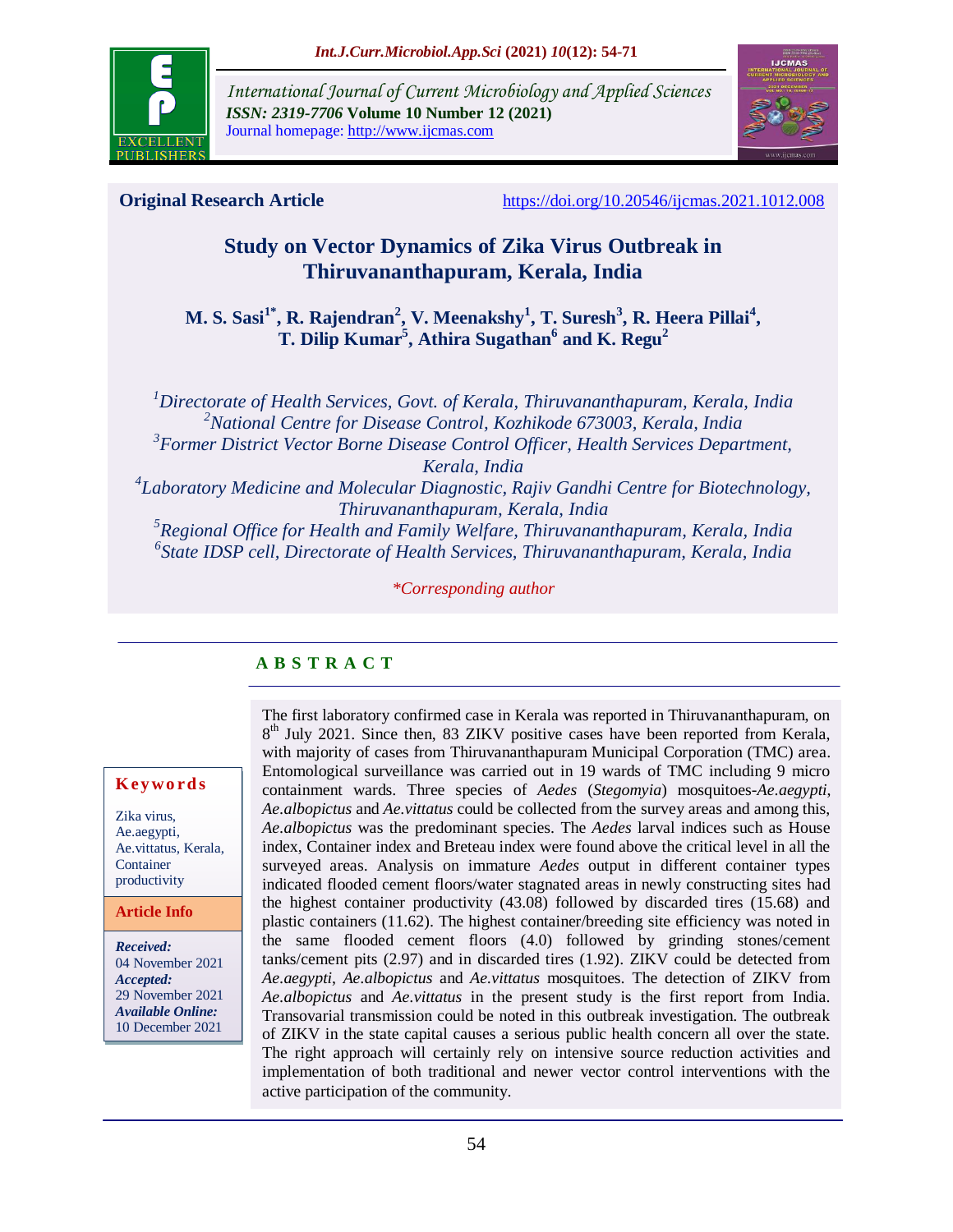# **Introduction**

Zika virus (ZIKV) is one of the emerging arboviral diseases in India, which is transmitted mainly by *Aedes* mosquitoes (Bhardwaj *et al.,* 2017; Gupta *et al.,* 2019). ZIKV is a single-stranded RNA virus belonging to the family *Flaviviridae* and genus *Flavivirus*, and is closely related to human pathogenic viruses such as Dengue, Chikungunya, Yellow fever, Japanese encephalitis and West Nile viruses (Gubler, 1991). This virus was first identified in a rhesus monkey that was kept as a sentinel animal as a part of a yellow fever study in April 1947. The study was done in the Zika forest located in Entebbe town in Uganda and hence the name Zika virus (Dick, 1952). Subsequent studies carried out in the same forest in the same period showed that *Aedes africanus* mosquitoes carried the ZIKV (Dick *et al.,* 1952).

The first confirmed case of ZIKV was reported in 1954 during the investigation of a jaundice outbreak believed to be caused by yellow fever in Eastern Nigeria (MacNamura, 1954). Since then sporadic cases of ZIKV infections were reported from numerous African countries during 1964-1970 (Moore *et al.,* 1975). A special ZIKV study was carried out during 1970-1975 in Oyo State of Southwestern Nigeria, where patients showed the classical symptoms of the disease such as febrile illness, headache and malaise (Fagbami, 1979).The serological evidence of ZIKV was also reported during this period from various countries in Asia (Marchette *et al.,* 1969; Olsonetal 1981; Olson *et al.,* 1983).

Zika virus was isolated in Africa from *Ae.africanus* mosquitoes collected from Zika forest, Bwamba County, Uganda in 1948, 1958 and 1964 (Dick *et al.,* 1952; Weinbern and Williams, 1958; Haddow *et al.,* 1964). In 1969, ZIKV was detected from *Ae.apicoergenteus* mosquitoes in addition to

*Ae*. *africanus* collected from the Zika forest of Uganda (McCrae and Kriya,1982). The role of *Ae.aegypti* mosquitoes in the transmission of ZIKV in various geographical regions of the world is quite scant. However, during the outbreak study, many investigators showed ZIKV positivity in many field collected mosquitoes, including 20 species from the genus *Aedes* as well assix non-*Aedes* species (*An.coustani*, *An.gambiae*, *Ma.uniformis*, *Cx.perfuscus*, *Eratmapoditesinornatus* and *E.qinquevittatus*) (Faye *et al.,* 2014; Althouse *et al.,* 2015; Diallo *et al.,* 2014). During 1969 ZIKV outbreak in Malaysia, though many pools containing thousands of *Aedes* mosquitoes had been tested, only a single pool of *Ae.aegypti* tested positive for the virus (Marchettee *et al.,* 1969). This was the first isolation of ZIKV outside Africa. During the Zika outbreak in Gabon, the investigators made an attempt to isolate the virus from field collected mosquitoes such as *Ae.aegypti*, *Ae.albopictus*, *Ae.simpsoni* complex, *Cx. quinquefasciatus*, *An.gambiae*, *Ma.africana*, *Ma.uniformis* and *E.quinquevittatus*. However ZIKV positivity could be seenonly in two *Ae.albopictus* pools (Grard *et al.,* 2014).

The first documented ZIKV outbreak occurred in Yap Island in the Federated States of Micronesia in 2007 and this was the first major outbreak identified outside Africa and Asia (Lanciotti *et al.,* 2008; Duffy *et al.,* 2009).This outbreak was followed by outbreaks of ZIKV in French Polynesia during 2013-2014 (Cao-Lormeau *et al.,* 2014). From December 2014 to January 2016, ZIKV disease spread to entire Brazil (Cardoso *et al.,* 2015).

Entomological survey that followed ZIKV outbreak in Yap islands indicated that the most abundant mosquito collected from the field was *Ae.hensilli* followed by *Cx.quinquefasciatus*. None of these mosquitoes were found positive for ZIKV. However, *Ae.hensilli* was experimentally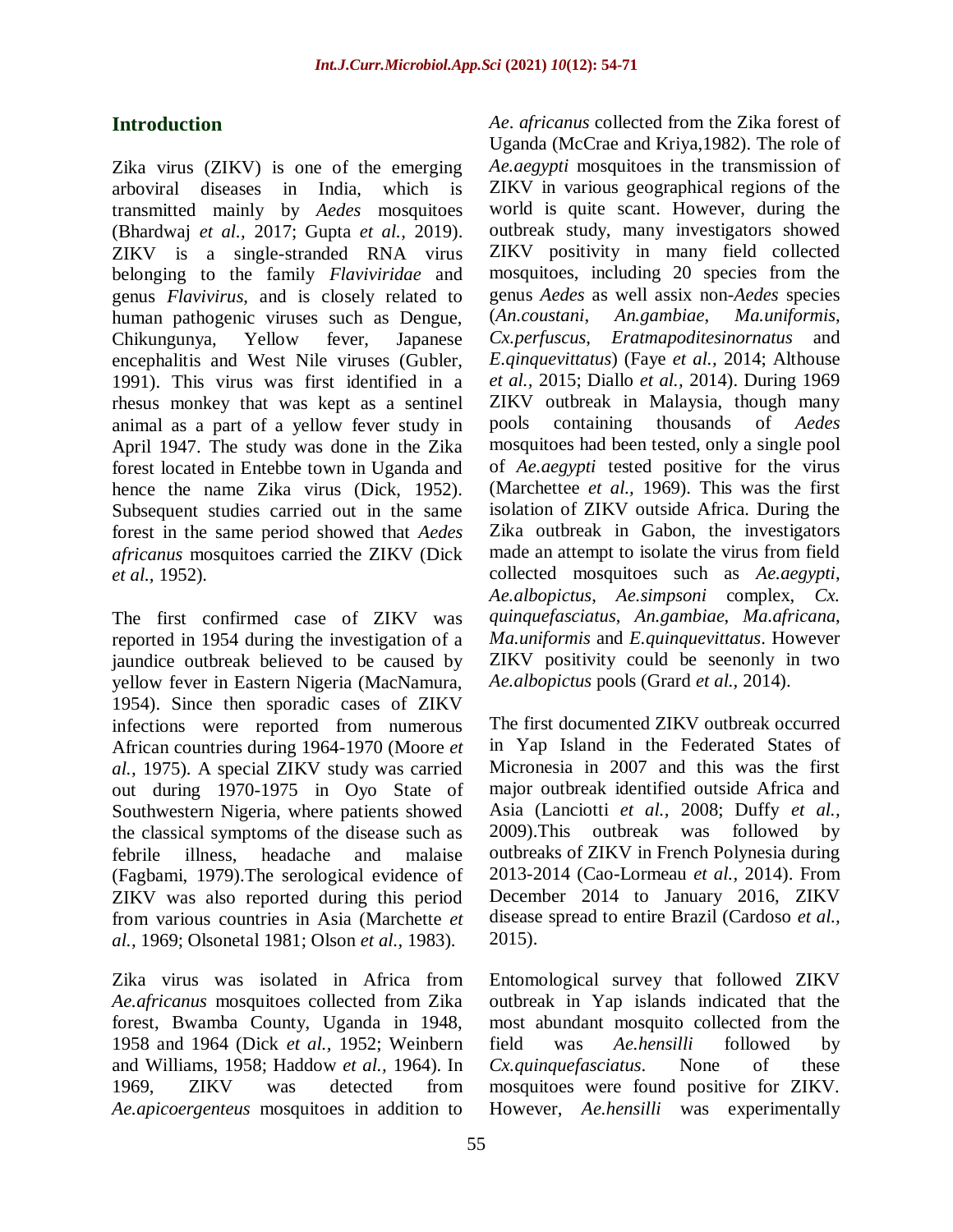infected with ZIKV (African lineage) and thus it was assumed that this mosquito might have played a role in the spread of ZIKV in Yap Island (Lenderman *et al.,* 2014).

The earliest indication of ZIKV transmission in India was established in 1954 by the then Virus Research Centre (now ICMR-National Institute of Virology (NIV), Pune) during its active surveillance to identify the viruses of public health importance in India. During the study, ZIKV positivity was seen in Gujarat and Maharashtra (Smithburn *et al.,* 1952). After this prefatory report, no subsequent reports on ZIKV came from India as it was not recognized as a public health threat. Considering the transmission dynamics of this disease, WHO declared ZIKV infection as a Public Health Emergency of International Concern (PHEIC) on  $1^{st}$  February 2016 (Heyman *et al.,* 2016). Meanwhile, WHO advised all countries to initiate surveillance for ZIKV to perceive the extent of disease prevalence throughout the world. Following this, India initiated surveillance for Zika in March 2016.

In India, the first case of Zika was detected by the Virus Research Diagnostic Laboratory (VRDL) at Ahmadabad, Gujarat in November 2016, and subsequently confirmed at NIV, Pune. Three more ZIKV confirmed cases were reported from Ahmadabad, Gujarat state (Sapkal *et al.,* 2018). In July 2017, a 28 year old resident of Krishnagiri district of Tamil Nadu was tested positive for ZIKV and subsequently confirmed by NIV, Pune. This was the first confirmed ZIKV case in Tamil Nadu. About 18,000 mosquitoes were tested for virus detection. But none of them found positive for Zika virus (Bhardwaj *et al.,* 2017; Gupta *et al.,* 2019). ZIKV could not be isolated from mosquitoes during outbreak investigation in Tamil Nadu. ZIKV outbreak was reported in Jaipur, Rajasthan during September-October 2018 and in Madhya Pradesh during October-November 2021. The

investigators could detect ZIKV in three pools of *Ae.aegypti*, out of a total of 79 pools with 383 mosquitoes through RT-PCR and further confirmed by DNA sequencing. This was the first report of ZIKV detection in *Ae.aegypti* from India (Singh *et al.,* 2019).

In Kerala, the first confirmed ZIKV case was reported in a 24 year old pregnant woman admitted in a multispecialty hospital in Thiruvananthapuram city on  $8<sup>th</sup>$  July 2021. Further, as early as mid of May 2021, as many as 14 staff of this hospital had been presented with fever and rash. Nineteen samples collected from the staff of the hospital had been tested negative for measles, rubella, dengue, chikungunya at NIV, Pune when test for Zika has not been conducted. However, after the confirmation of first ZIKV case, the aforesaid 19 archived samples were retrieved and tested for ZIKV, of which 14 were found positive. Nonetheless, on  $15<sup>th</sup>$  May 2021, two staff of the same hospital, a 30 year old female and 40 year old female, had similar presentations (rash, fever, conjunctivitis) and confirmed for Zika positive along with the results of  $8<sup>th</sup>$  July 2021from NIV, Pune. Since then, a total of 83 Zika positive cases have been reported from Kerala. Zika virus is transmitted either through different species of mosquitoes or through sexual route.

Consequently, vector incrimination study forms quite crucial in ZIKV transmission dynamics (Gregory *et al.,* 2017). Hence extensive vector surveillance has been carried out in the disease affected areas in Thiruvananthapuram district. Present study corresponds to an interim entomological investigation including virus detection carried out on the field collected mosquitoes.

## **Materials and Methods**

#### **Study area**

Thiruvananthapuram Corporation is consisted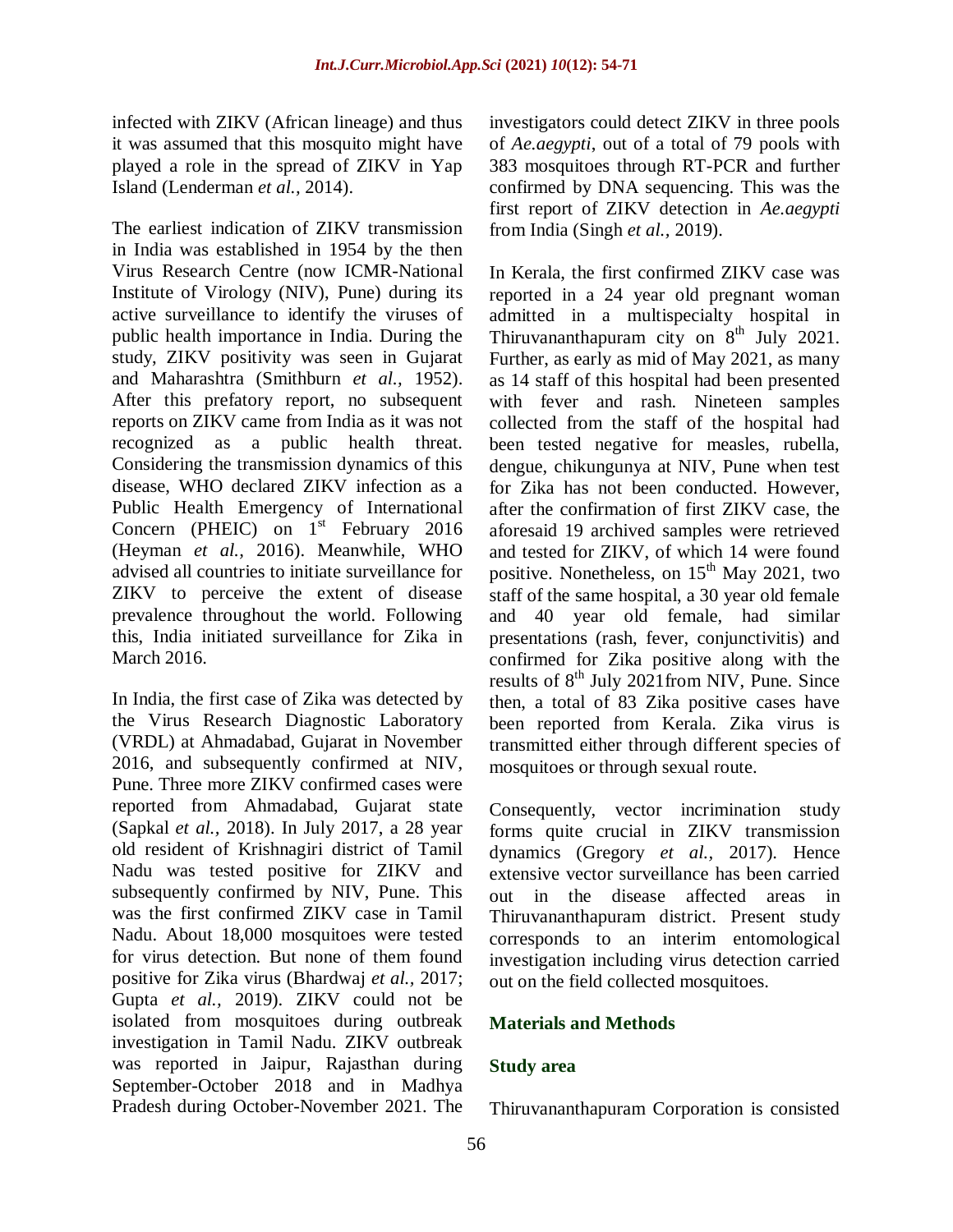of 100 Wards of which 19 Wards were selected for the present study. The district gets an average of 1835 mm of rainfall per year or 152.9mm per month. The population density is high; with 5400 persons/Sq. Km. *Aedes*  mosquito abundance and tropical climate are favorable conditions for the outbreak of *Aedes*-borne diseases in the urban area.

For the control of vector-borne diseases, vector surveillance is an essential tool to assess entomological data required for the implementation of appropriate vector control strategy. Hence it has been planned to carry out a detailed investigation covering entomology, ecology of disease vectors, vector incrimination and plan of action for disease prevention.

## **Entomological survey**

An entomological survey for ZIKV was carried out to detect immature stages of *Aedes* mosquitoes from 8.7.2021 to 1.9.2021.All the accessible water holding containers/habitats in and around the house/premise were searched for the presence of larvae/pupae of mosquitoes and recorded.

This was done mainly to identify the most productive and efficient container types of vector mosquitoes. Larvae/pupae from each container were collected separately. The immature stages of mosquitoes from small containers (less than 10L capacity) were collected using appropriate Steiner. Larvae and pupae from large containers were collected using modified dipper and from flooded floor, roof gutters, etc. were collected using ladle or scoop. The larvae/pupae collected from each container/source were kept in separate vials labeled with date of collection, name of the locality, house number and breeding source (container type/habitat). The breeding habitats of the collected mosquitoes were entered in a pre-designed survey form. The immature kept in separate

vials were placed in rearing jars filled with 150 ml fresh water and were covered with fine piece of mosquito net. The larvae were fed with larval diet (prepared with 12.5 gm of tuna meal,9 gm of bovine liver powder and 3.5 gm of yeast, in 100 ml of distilled water). House/Premise index (HI/PI), Container index (CI), Breteau index (BI), and pupal index (PI) of each area were calculated to know about the transmission potential of Zika infection in Kerala.

#### **Selection of localities for vector surveillance**

The staff of the multispecialty hospital, whose samples turned positive for ZIKV, were mostly the residents of different wards of Thiruvananthapuram city Corporation viz, Anamugham (Ward 95), Kadakampally (Ward 92), Nanthancode (Ward 25), Vallakkadavu (Ward 88), Medical College (Ward 16), Pangappara (Ward 4), Attukal (Ward 70). The preliminary investigation evidenced that the epicenter of disease outbreak is Anamugham where the hospital is located. A cluster of cases could be seen in a zone comprising the wards- Anamugham, Kadakampally, Kannanmoola, Medical College and part of Sreekandeswaram. From this zone the disease is spread to neighboring wards. Hence entomological surveillance was done in 19 wards of Thiruvananthapuram Corporation area including the micro containment wards (Map-1). The residential, commercial and public place premises were surveyed in randomly selected areas to assess vector breeding habitats.

## **Categorization of containers noted as larval breeding sites**

For the convenience of analysis and exposition, the containers were divided into 14 categories. 1) Plastic containers (broken trays, buckets, mugs, cups, chairs, bottles, etc.) 2) Plant pot trays (Plastic) 3) Tarpaulin sheets 4) Metal containers (paint tin, steel & aluminum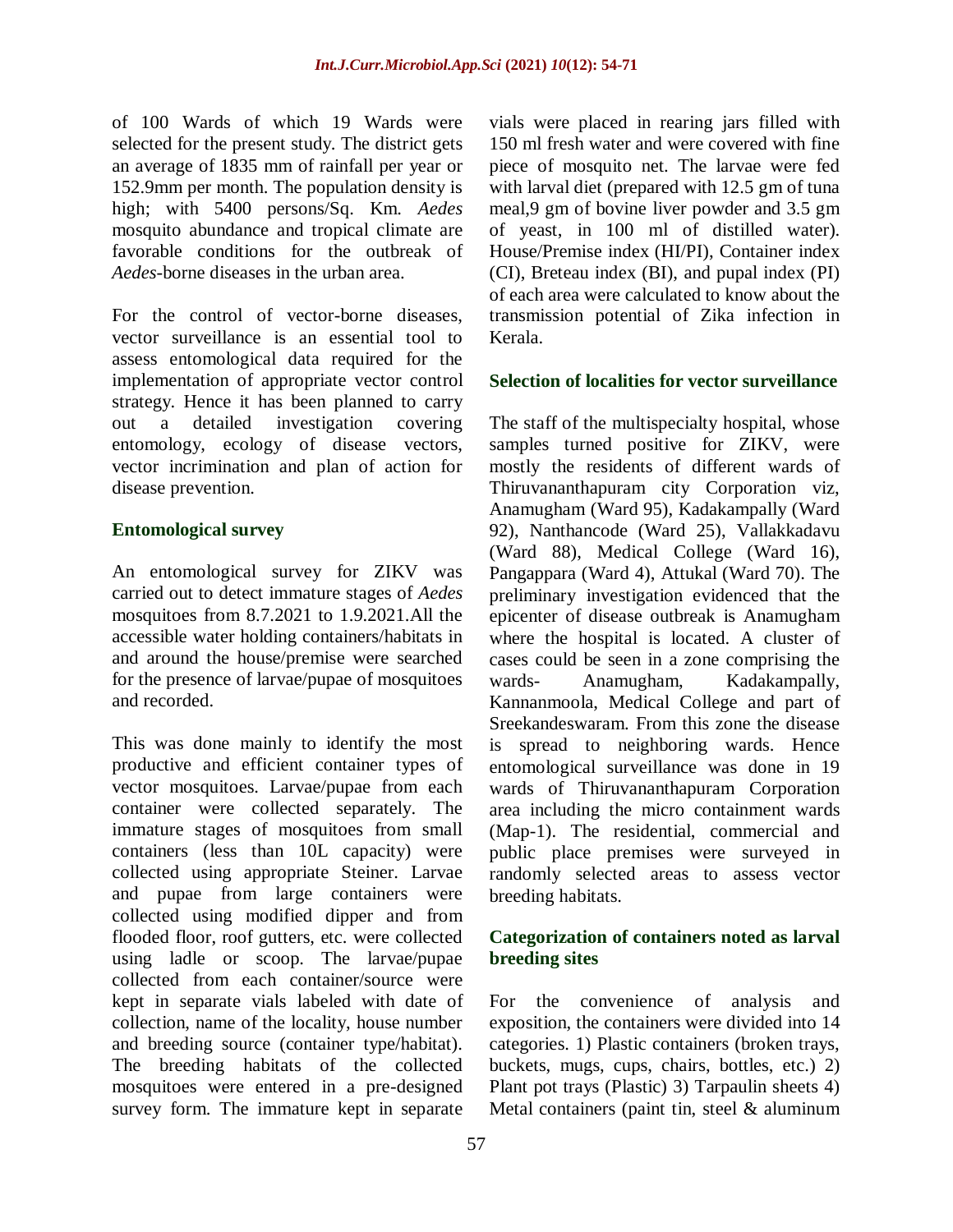utensils) 5) Glass bottles (beer bottles, soda bottles, normal bottles) 6) Money plants of species *Scindapsus aureus* and *Epipremnumaureum, the* Devil's Ivy plant (family Araceae), etc. kept in glass vases 7) Discarded tires 8) flooded cement floors (newly constructing buildings 9) coconut shells 10) Drums/barrels/synthetic tanks 11) Earthen 12) Grinding stones/cement tanks/ cement pits 13) Tree holes/stumps/ leaf axils 14) Clay wares (broken wash basins, closets, flush tanks, etc.). The role of these different container types in facilitating the production of vector mosquito was estimated by calculating Container productivity (CP) and Container efficiency (CE) (Hammond *et al.,* 2007).

#### **Identification of mosquitoes**

The field collected larvae and pupae, kept in separate vials with requisite details, were brought to the laboratory of State Entomology Unit (SEU) attached within the office of Directorate of Health Services (DHS), Thiruvananthapuram. About ten percentages of the larvae were identified using microscopic examination. Pupae and remaining larvae were reared in separate rearing cages and the emerged mosquitoes were identified using standard key (Rueda, 2004; WHO, 2020).

## **Detection of ZIKV from mosquitoes**

The field collected adult mosquitoes/adult mosquitoes emerged from immature were identified. The identified male and female mosquitoes kept in separate pools. The mosquitoes in different pools with details such as place of collection, male/female mosquito species, number of mosquitoes in each pool, etc. were sent to Rajiv Gandhi Centre for Biotechnology (RGCB), Thiruvananthapuram for virus detection using RT-PCR/virus isolation protocols.

#### **Results and Discussion**

During the Zika outbreak, vector surveillance was done in 19 Wards of Thiruvananthapuram Corporation area including 9 micro containment Wards. A total of 794 building/premises (residential, commercial and public place) were randomly checked for *Aedes* breeding, of which breeding could be detected in 217 houses/premises (HI/PI-27.33%). In all these edifices, 1571 water holding containers were checked, out of which 443 (CI- 28.19%) were found positive for *Aedes* mosquito breeding (indoor and outdoor). Thus the overall Breteau index (BI) has been 55.79. A total of 9380 immature *Aedes* could be collected during this survey, of which 8549 (91.14%) were in various stages of larvae and the remaining 831 (8.86%) were pupae. Among the 19 survey areas, the lowest HI (11.5%) was noted in Karamana (Ward no. 45) and the highest (62.7%) in Anamugham (Ward no. 95). Similarly, the lowest CI (7%) was noted in Akkulam (Ward no. 96) and highest CI was in Anamugham Ward (61.7%). The lowest and highest BI in the present survey was detected in Medical College Ward (19.4) and Anamugham Ward (183.3) respectively (Table 1)

The HI has been generally used for observing infestation levels of *Aedes* mosquitoes, but it neither considers the number of positive containers nor the productivity of those containers. Furthermore, the CI only brings forth information on the proportion of waterholding containers that were infested with *Aedes* immature. On the other hand, BI signifies a relationship between *Aedes* positive containers and the houses infested and is considered to be the most useful single index for estimating *Aedes* density in a locality. The HI and BI are commonly used for the determination of risk areas for the exertion of appropriate vector control interventions.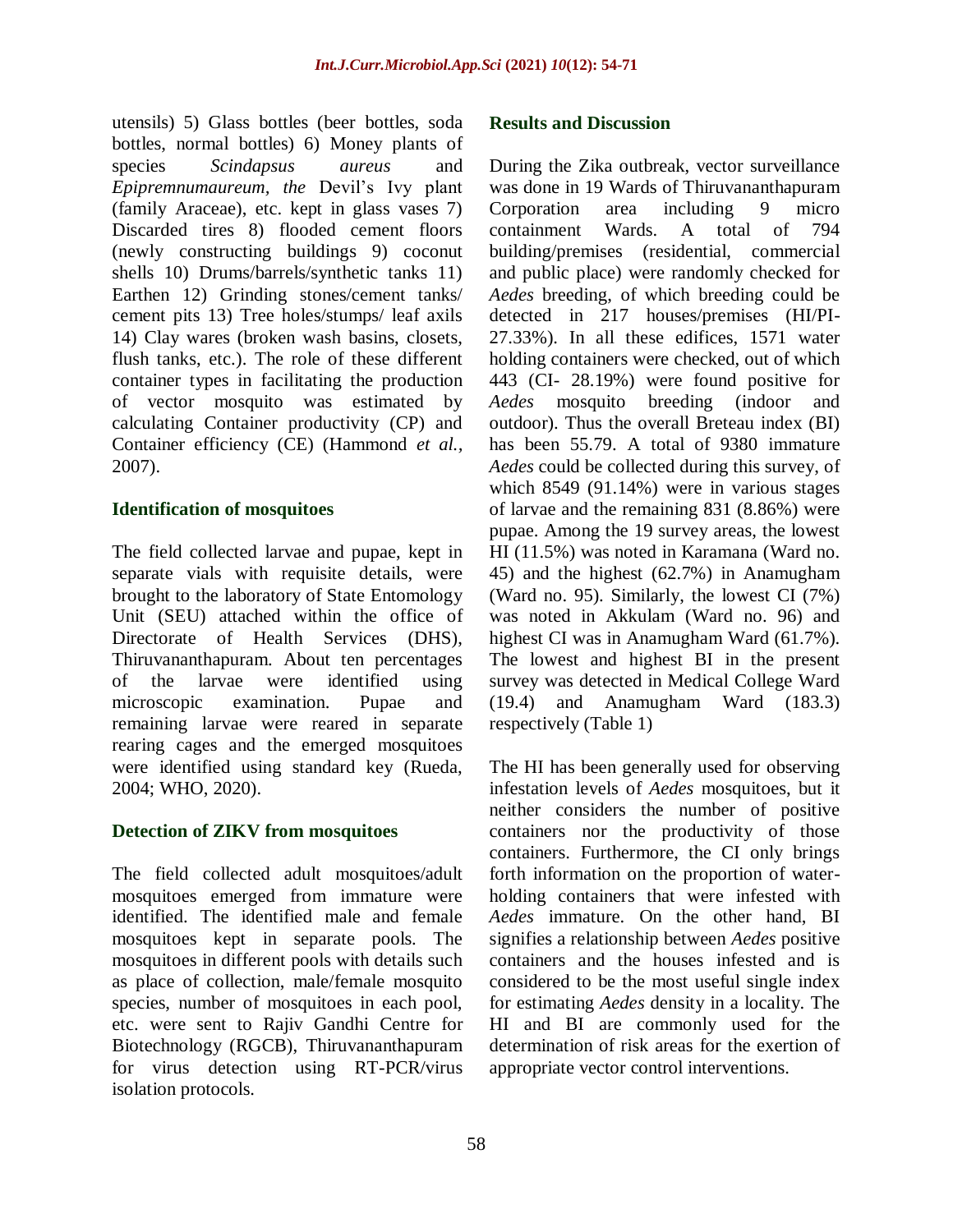The rate of contribution of newly emerged adult *Aedes* mosquito population from different containers/ breeding sites can vary widely. The approximation of relative *Aedes* adult mosquito production may be based on pupal counts (WHO, 1995) and the designated index is Pupal index (PI). Generally, a HI greater than 5% and or, a BI greater than 20 for any locality is an evidence to ascribe the area is dengue sensitive. Earlier, *Aedes* larval indices were advanced to avert outbreaks of yellow fever (YF). The same criteria can be made use for the initiation of preventive measures against the vectors of Zika virus infection.

The entomological survey, during the outbreak of ZIKV in Thiruvananthapuram showed that in all the 19 wards of the disease affected areas, the HI and BI were found above the critical level (Fig 1). Moreover, the PI was also high in Sreekanteswaram Ward (318.8%) followed by Akkulam (306.5%), Anamugham (238.2) and Karikkakam (194) Wards. While studying the prevalence of *Aedes* mosquitoes during the first outbreak of Zika in Jaipur city, the investigators reported that all the larval indices were found above the critical level (Singh and Singh, 2019). The interrelation between high level of HI and ZIKV infection was reported recently from Ahmedabad, Gujarat (Kumavat *et al.,* 2019).

The confirmation of thirteen positive cases from a multispecialty hospital located in Anamugham (Ward no.95) of Thiruvananthapuram Corporation area and the confirmation of ZIKV infection in a pregnant woman who was treated in the same hospital tends to presume that the recent ZIKV infection is in one way or other related to the hospital premise or the epicenter of the disease is around the hospital demesne. All the *Aedes* larval indices such as House index, Container index, Breteau index and Pupal index in Anamugham were found above the critical

level (Table 1, Fig1&2) during the survey carried out in this area from  $9<sup>th</sup>$  to  $14<sup>th</sup>$  July 2021.The highest positive containers were recorded in Anamugham (61.7%) followed by Nanthancode (57.1%), Medical college (35.1%) and Ulloor (31.7%) Wards (Fig. 3). This substantiate that the focal area of the ongoing Zika outbreak is Anamugham Ward, especially the locality around the multispecialty hospital.

Of the total 443 *Aedes* breeding habitats, flooded cement floors especially of the newly constructing buildings constitute 32.05% followed by plastic containers (trays, buckets, mugs, cups, and bottles) including plant pot trays (25.3%), discarded tires (9.71%), money plant glass pots (6.77%), metal (tin can, steel and aluminum utensils, paint tin) containers (6.09%) and the details of which is given in Table 2.

The existence of immature *Aedes* in a container depends on many factors and further the abundance of larvae and pupae in each container type assumes significance in entomological investigations of any vectorborne disease outbreak. The key containers are identified by establishing the relative contribution that a specific container/ breeding site contributes to the gross production of *Aedes* immature, especially pupa that are frequently called the most productive containers (WHO, 2011). In the present study, it has been noted that the distribution pattern of *Aedes* larvae and pupae by container/ breeding sites are similar. According to the immature *Aedes* output in different container types, flooded cement floors/water stagnated areas in newly constructing sites had the highest container productivity (43.08), followed by discarded tires (15.68), and plastic containers (11.62). Similarly, the highest container/breeding site efficiency was noted in the same flooded cement floors (4.0) followed by grinding stones/cement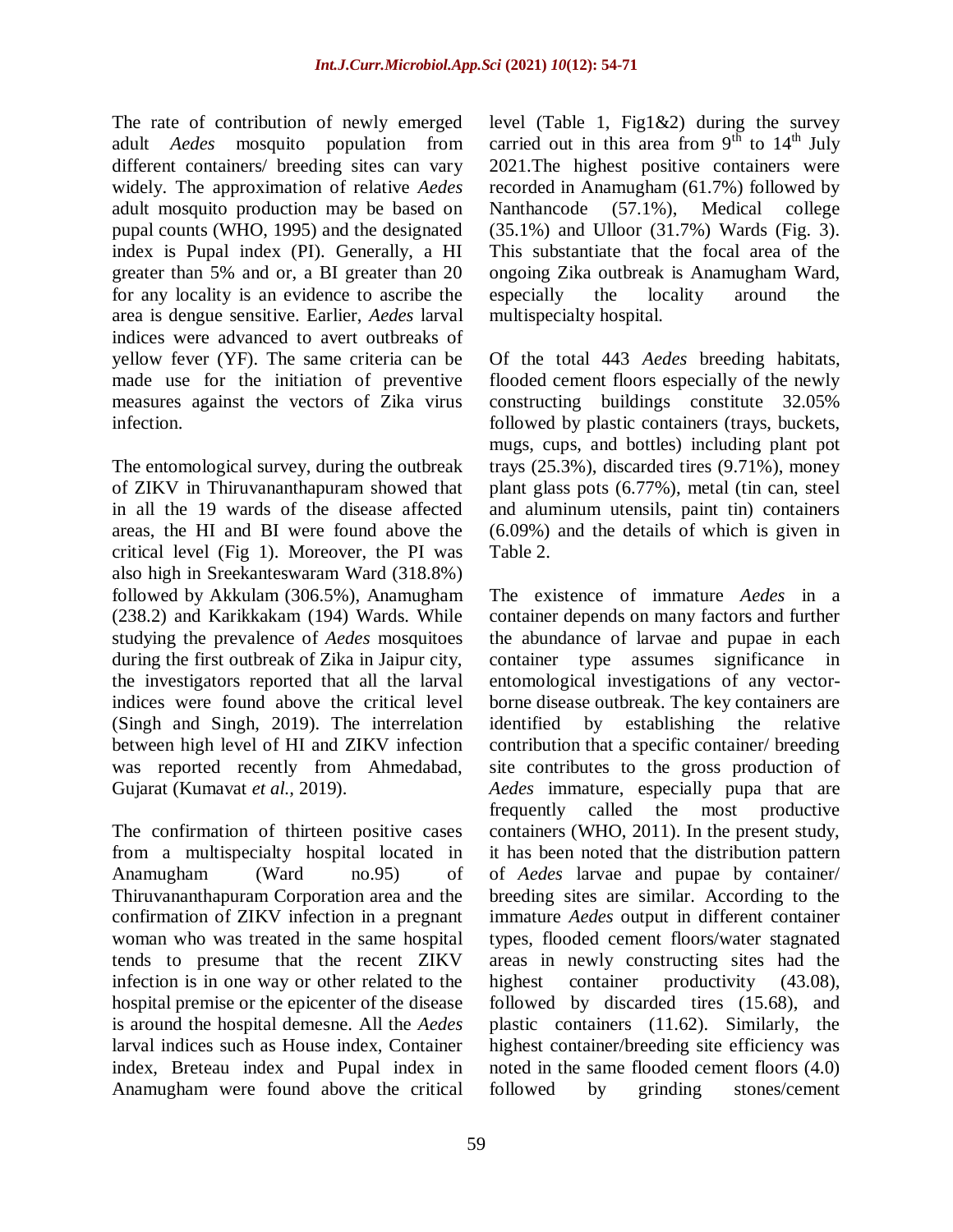tanks/cement pits (2.97) and in discarded tires (1.96) (Table 2). Entomological survey carried out by Rahman *et al.,* (2021) in Bangladesh revealed that plastic containers had the highest container productivity followed by vehicle and machinery items (discarded tires, vehicle parts, etc.). In a study in Dhaka, Bangladesh also observed various types of plastic containers as the most productive breeding sites of *Aedes* mosquitoes (Dhar-Chowdhury *et al.,* 2016). Discarded tires were found as most productive *Ae. aegypti* pupal production sites in Cains, Queensland, Australia (Williams *et al.,*2013). A large number of constructions are progressing around the multispecialty hospital in Anamugham Ward, where more number of Zika cases was initially reported. The flooded cement floors of the newly construction buildings have been identified as one of the major sources of *Aedes* breeding in the present investigation.

A total of 8549 different stages of larvae and 831 pupae were collected from 443 *Aedes* positive containers spread over nineteen localities of Thiruvananthapuram Corporation area. Of the total 8549 larvae, 5809 (67.95%) larvae were of *Ae.albopictus* followed by 1442 (16.87%) larvae belongs to *Ae.aegypti* and the remaining 1298 (15.18%) were of *Ae. vittatus* mosquitoes. Similarly, of the total 831 pupae, 352 (42.36%) were of *Ae.aegypti*. The number of pupae of *Ae.albopictus* and *Ae.vittatus* were 372(44.76%) and 107 (12.88%) respectively. Thus it is evident from the present observation that among the *Aedes* mosquitoes, the predominant mosquito species is *Ae.albopictus* followed by *Ae.aegypti* and *Ae.vittatus*. The study related to the entomological surveillance of vectors of dengue in and around International Airport, Thiruvananthapuram during pre monsoon, Sharma *et.al*. (2004) noted the prevalence of both *Ae.aegypti* and *Ae.albopictis* in 4 wards of Thiruvananthapuram Corporation ie, Chakka, Sankummugham, Valiyathura and Vettukade with BI ranging from 23.5% to 51.9%.The prevalence of *Ae.aegypti*, *Ae.albopictus* and *Ae. vittatus* mosquitoes and anthropophilc behavior of *Ae.albopictus* were studied in Thiruvananthapuram by Samuel *et al.,* 2014 & 2016. The prevalence of dengue vector mosquitoes in different localities of Thiruvananthapuram was also reported by Vijayakumar *et al.,* 2014; Anish *et al.,* 2011; Pradeepkumar *et al.,* 2019). While studying the distribution of vectors of dengue in different zones of Thiruvananthapuram district, Sunil Kumar *et al.,* (2018) noted that *Ae. aegpyti* was the most predominant vector inthe coastal zone; whereas *Ae.albopictus* was the dominant species in hilly and sub urban zones and equal distribution of both the species in urban area. However, the present study indicated that *Ae.albopictus* has been the predominant species among the *Aedes* mosquitoes in the survey area. Among the 443 *Aedes* positive containers, *Ae.albopictus* breeding could be noted in 200 (45.15%) containers, *Ae. aegypti* in 71 (16.03%) and *Ae.vittatus* in 10 (2.26%) habitats. Moreover, *Ae.albopictus* co-existed with *Ae.vittatus* was noted in 135(30.47%), whereas co-existence of *Ae.aegypti* and *Ae.albopictus* was found only in 25 (5.64%) containers/habitats.

Among the individual containers, flooded cement floors were found to be most productive habitat (84.1%) for *Aedes* larval breeding, followed by grinding stones/cement tanks/cement pits (45.5%), Tarpaulin sheet (35.6%), and discarded tires (34.1%) (Fig. 4).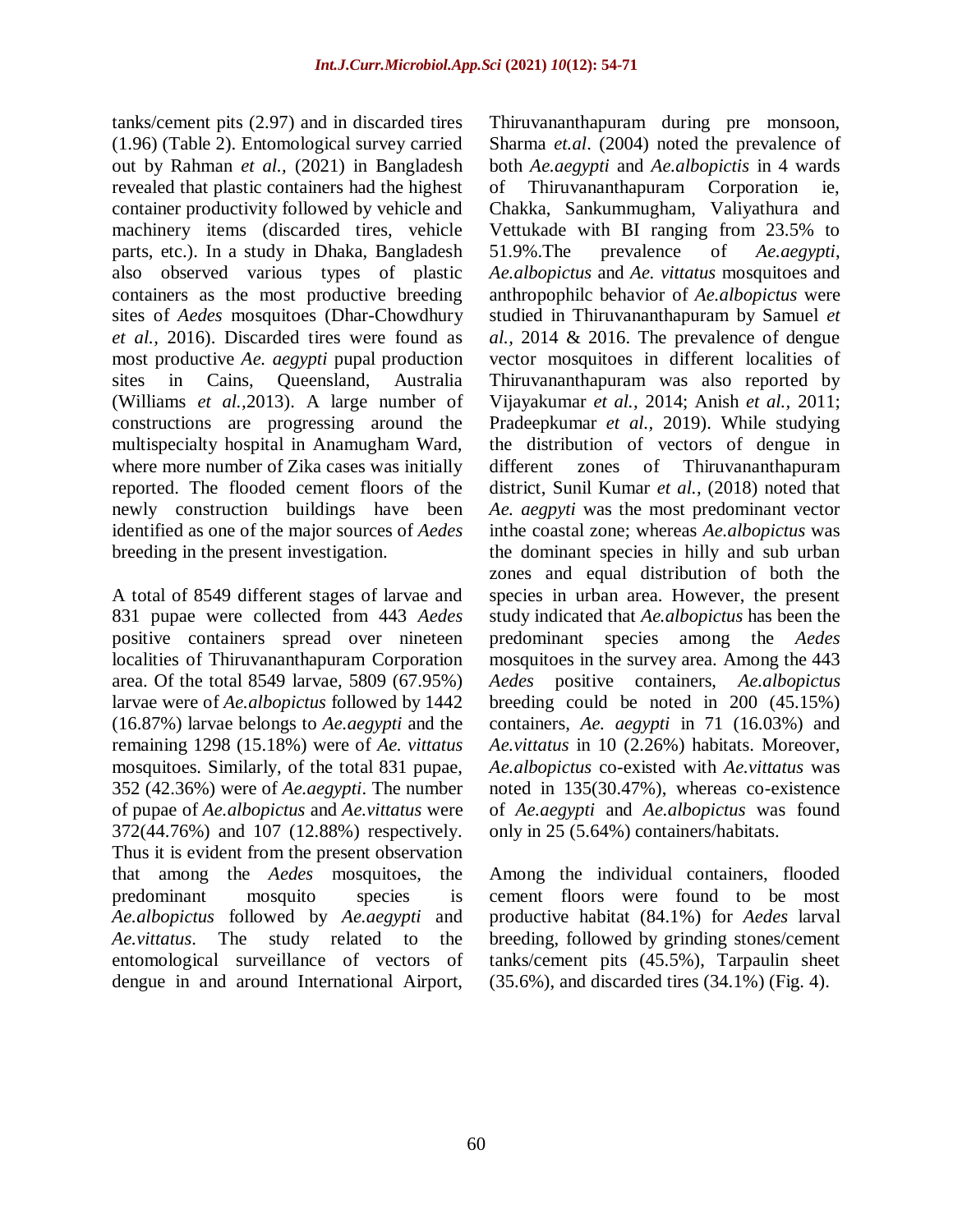| <b>Localities/Divisions</b><br>searched | Houses/<br><b>Premises</b><br>visited | Houses/<br><b>Premises</b><br>positive | <b>Containers</b><br>searched | <b>Containers</b><br>positive | H I<br>(%) | CI<br>(%) | <b>BI</b> |
|-----------------------------------------|---------------------------------------|----------------------------------------|-------------------------------|-------------------------------|------------|-----------|-----------|
| <b>Nanthancode / 25</b>                 | 63                                    | 14                                     | 28                            | 16                            | 22.2       | 57.1      | 25.4      |
| Anamugham/95                            | 102                                   | 64                                     | 303                           | 187                           | 62.7       | 61.7      | 183.3     |
| Kadakampally/92                         | 36                                    | 07                                     | 49                            | 14                            | 19.4       | 28.6      | 38.8      |
| Kunnukuzhi/17                           | 40                                    | 13                                     | 67                            | 20                            | 32.5       | 29.9      | 50.0      |
| Pettah/93                               | 24                                    | 03                                     | 34                            | 5                             | 12.5       | 14.7      | 20.8      |
| Karikkakom/91                           | 50                                    | 16                                     | 108                           | 19                            | 32.0       | 17.6      | 38.0      |
| <b>Medical College/16</b>               | 67                                    | 09                                     | 37                            | 13                            | 13.4       | 35.1      | 19.4      |
| Akkulam/96                              | 31                                    | 05                                     | 128                           | 9                             | 16.1       | 7.0       | 29.0      |
| Pattom/17                               | 57                                    | 08                                     | 115                           | 16                            | 14.0       | 13.9      | 28.1      |
| Kumarapuram/16                          | 52                                    | 10                                     | 112                           | 25                            | 19.2       | 22.3      | 48.0      |
| Balaramapuram/19                        | 30                                    | 04                                     | 72                            | 8                             | 13.3       | 11.1      | 26.6      |
| Pangappara/04                           | 30                                    | 17                                     | 112                           | 33                            | 56.7       | 29.5      | 110.0     |
| <b>Kazhakoottom/98</b>                  | 24                                    | 05                                     | 79                            | 06                            | 20.8       | 7.6       | 25.0      |
| Karamana/54                             | 26                                    | 03                                     | 37                            | 04                            | 11.5       | 10.8      | 15.4      |
| Uloor/06                                | 34                                    | 08                                     | 60                            | 19                            | 23.5       | 31.7      | 55.9      |
| Sreekandeswaram/83                      | 32                                    | 08                                     | 47                            | 10                            | 25.0       | 21.3      | 31.3      |
| <b>Vellayambalam</b>                    | 27                                    | 07                                     | 50                            | 07                            | 25.9       | 14.0      | 29.2      |
| Shankhummugham/89                       | 39                                    | 07                                     | 72                            | 19                            | 17.9       | 26.4      | 48.7      |
| Vallakkadavu/88                         | 30                                    | 09                                     | 61                            | 13                            | 30.0       | 21.3      | 43.3      |
| <b>Total</b>                            | 794                                   | 217                                    | 1571                          | 443                           | 27.3       | 28.2      | 55.8      |

**Table.1** *Aedes* larval indices in Zika affected areas in Thiruvananthapuram Corporation area.

#### **Fig.1**

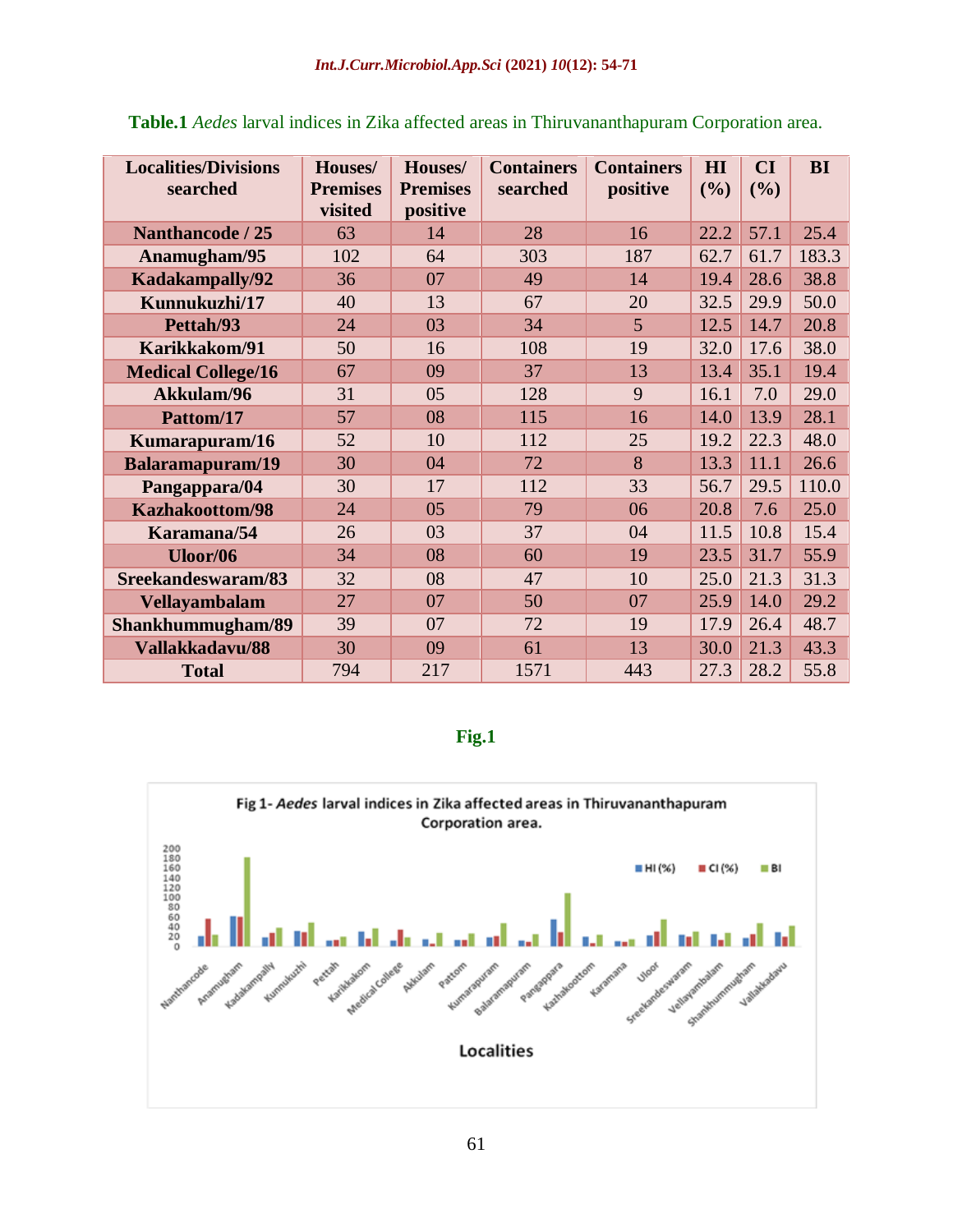| <b>Container types</b>                                                                      | <b>Frequency</b><br>(9/0) | <b>Positive</b><br>containers (%) | <b>Immature</b><br>Aedes | $\overline{\mathbf{C}}\mathbf{P}$ | CE   |
|---------------------------------------------------------------------------------------------|---------------------------|-----------------------------------|--------------------------|-----------------------------------|------|
| <b>Plastic trays, plastic</b><br>buckets, plastic mug,<br>plastic bottles, plastic bag,     | 226 (14.39)               | 65(14.67)                         | 1090                     | 11.62                             | 0.81 |
| plastic cups                                                                                |                           |                                   |                          |                                   |      |
| <b>Plant pot trays (Plastics)</b>                                                           | 201 (12.79)               | 47(10.61)                         | 293                      | 3.12                              | 0.24 |
| <b>Tarpaulin Sheets</b>                                                                     | 59 (3.76)                 | 21(4.74)                          | 234                      | 2.49                              | 0.66 |
| Metal / tin can, steel and<br>aluminum utensils, paint<br>tin                               | 101(6.43)                 | 27(6.09)                          | 257                      | 2.74                              | 0.43 |
| <b>Glass bottles (Beer bottles,</b><br>soda bottles, glass wares)                           | 251 (15.98)               | 20(4.51)                          | 364                      | 3.88                              | 0.24 |
| <b>Money plant pots (Glass)</b>                                                             | 147 (9.36)                | 30(6.77)                          | 308                      | 3.28                              | 0.35 |
| <b>Discarded tires</b>                                                                      | 126(8.02)                 | 43 (9.71)                         | 1471                     | 15.68                             | 1.96 |
| <b>Flooded cement floors</b><br>water/stagnated areas in<br>newly constructing<br>buildings | 169 (10.76)               | 142 (32.05)                       | 4041                     | 43.08                             | 4.0  |
| <b>Coconut shells</b>                                                                       | 86 (5.47)                 | 6(1.35)                           | 115                      | 1.23                              | 0.22 |
| <b>Drums / Barrels / Synthetic</b><br>tanks                                                 | 62(3.95)                  | 16(3.61)                          | 404                      | 4.31                              | 1.09 |
| Earthen pot, mud pot,<br>flowers pots/jars                                                  | 63(4.01)                  | 6(1.35)                           | 181                      | 1.93                              | 0.48 |
| <b>Grinding stones / cement</b><br>tanks/cement pits                                        | 22(1.40)                  | 10(2.26)                          | 390                      | 4.16                              | 2.97 |
| Tree holes / tree stumps /<br>leaf axils                                                    | 30(1.91)                  | 5(1.13)                           | 112                      | 1.19                              | 0.62 |
| <b>Clay containers, broken</b><br>closets wash basin                                        | 28 (1.78)                 | 5(1.13)                           | 120                      | 1.28                              | 0.72 |

**Table.2** The efficiency of different containers types or the production of *Aedes* Larvae

CP – Container productivity: (no. of immature collected from the respective container type X 100 / all immature collected from all types of containers)

CE - Containers efficiency: (Container productivity / prevalence of containers)

Prevalence of containers = no. of water holding containers in the respective container type  $X$  100 / all water holding containers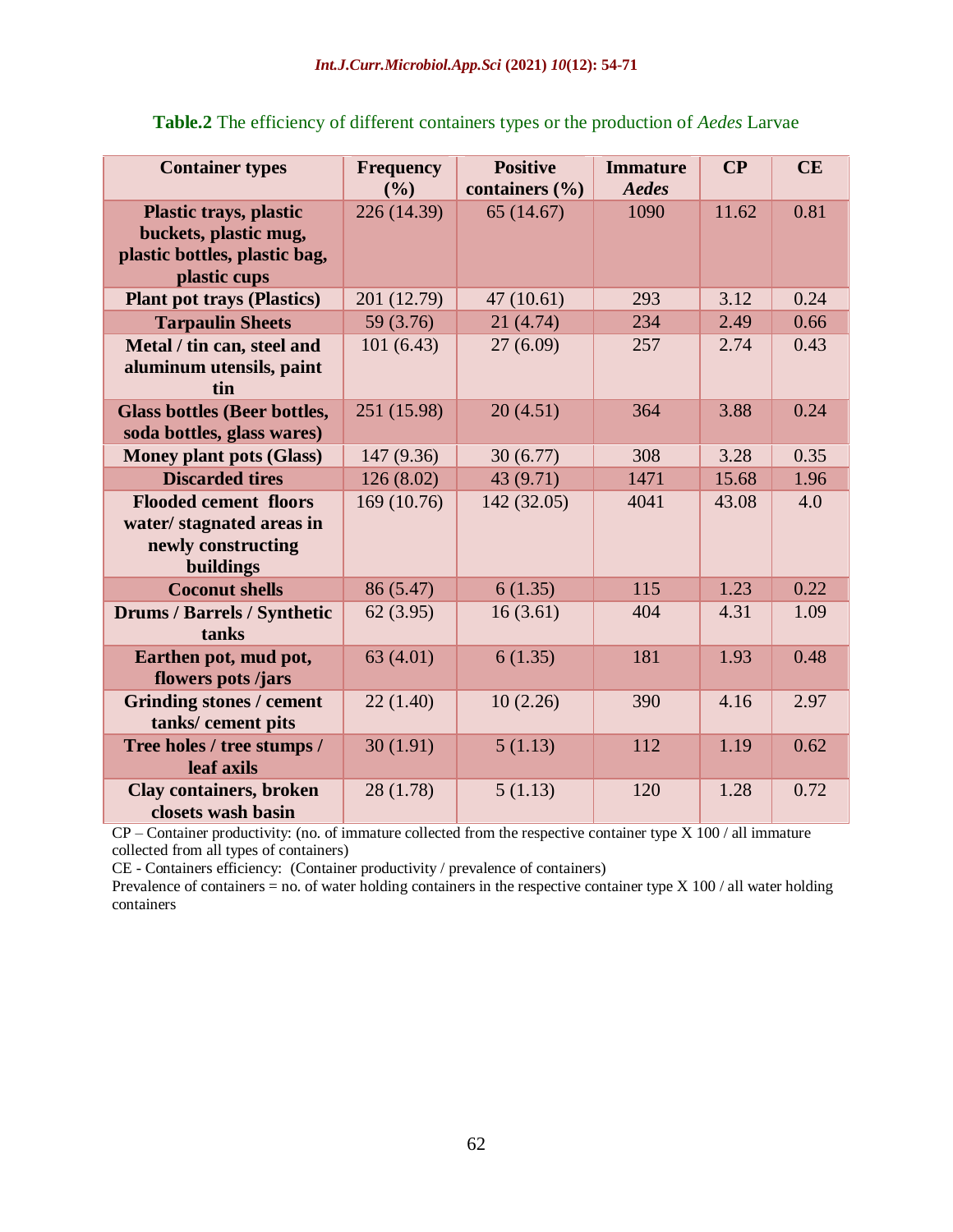| ×<br>٧ |
|--------|
|--------|



**Fig.3**

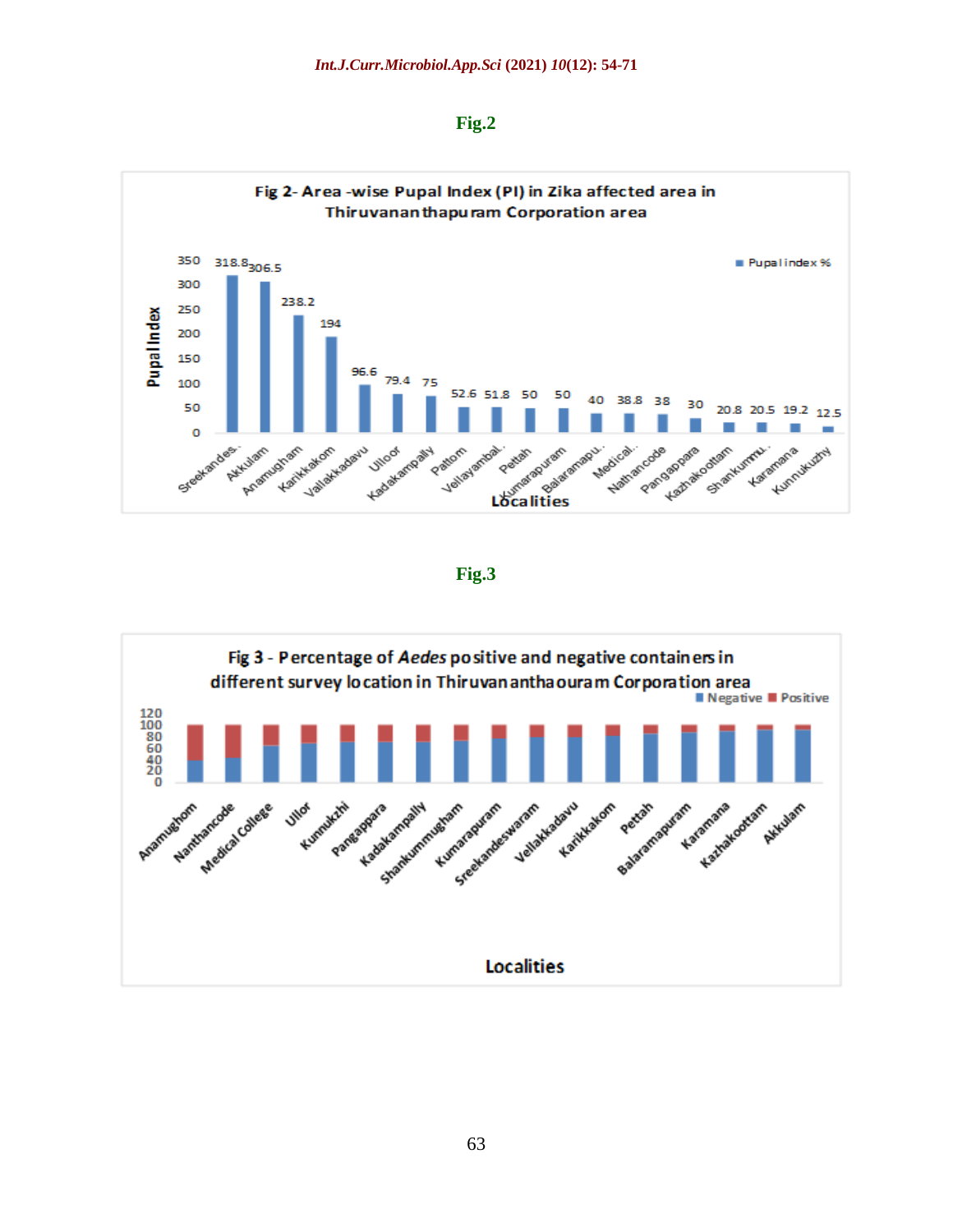## **Fig.4**



#### **Fig.5A**

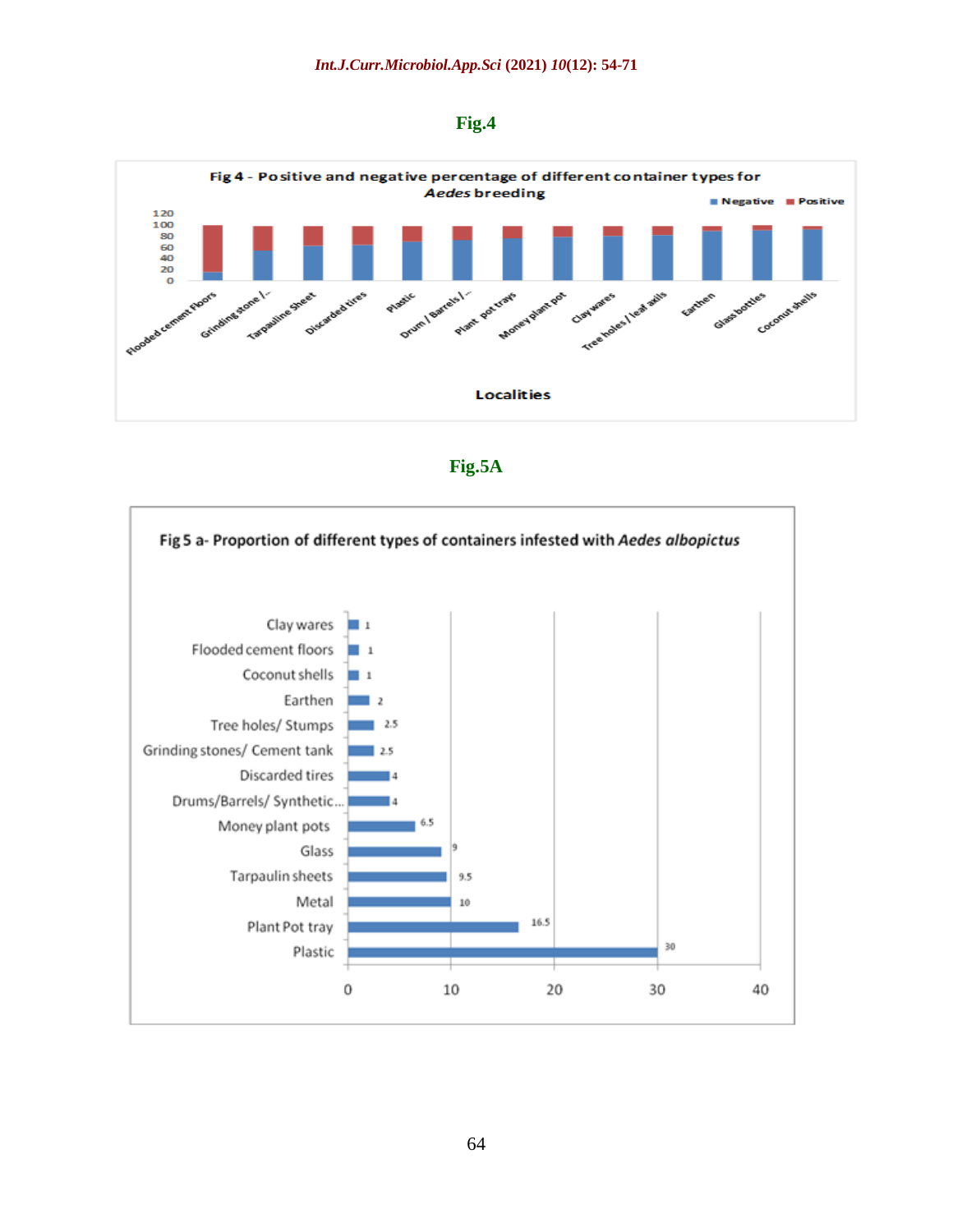





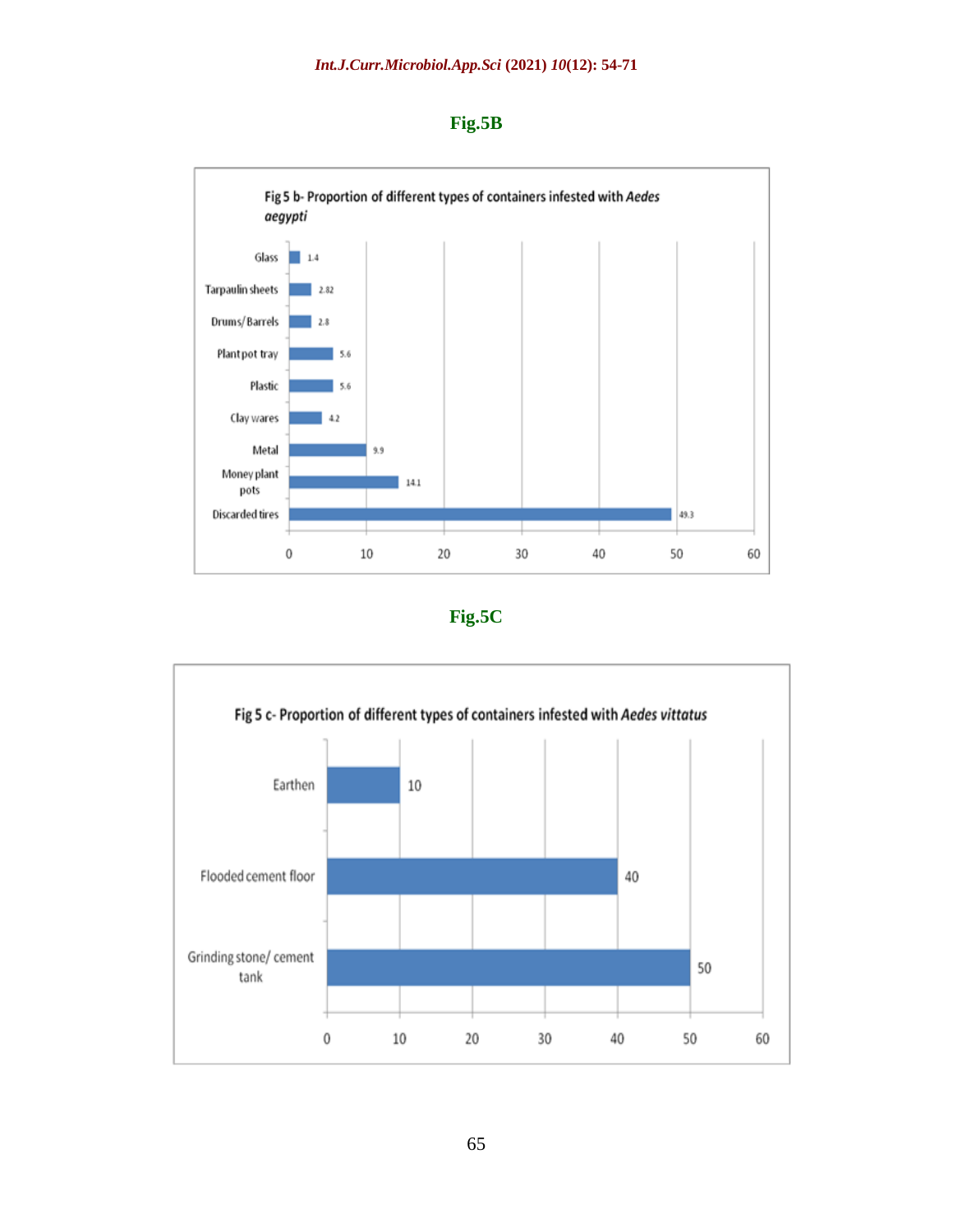**Map.1**



#### **MAP SHOWING TRIVANDRUM CORPORATION WARDS WHERE ENTAMOLOGICAL STUDY FOR ZIKV VECTORS CONDUCTED.**

An attempt was also done to find out the proportion of different containers infested with *Ae.albopictus*, *Ae.aegypti* and *Ae.vittatus*. It has been noted that the immature *Ae.albopictus* mosquitoes were found more in plastic containers (30%) followed by plant pot tray (16.5%), metal (10%), tarpaulin sheets (9.5%), glass (6.5%), and money plant pots (6.5%) (Fig. 5a). However *Ae.aegypti* mosquitoes prefer to breed in discarded tires (49.3%) followed by money plant pots (14.1%), and metal (9.9%) containers (Fig 5b). In this area, a prevailing local belief is that if money plants are grown in houses, one would be never be in shortage of money and hence it has got the name money plants. Due to Covid-19 pandemic and subsequent lock down, people got enough time to grow such money plants in and around their houses. This is one

of the important habitat for *Aedes* mosquitoes preferably *Ae.aegypti* mosquitoes. *Ae.vittatus* mosquitoes prefer to breed in grinding stones/cement tanks/cement pits (50%) followed by flooded cement floors (newly constructing buildings) (40%) and earthen (10%) containers (Fig 5c). The study on *Aedes*  (*Stegomyia*) mosquitoes in Thiruvananthapuram by Vijayakumar *et al.,* (2014) reported that tires were the most preferred breeding sites of *Aedes* mosquitoes.

#### **Detection of ZIKV from mosquitoes**

As a part of ZIKV outbreak investigation, all the mosquitoes collected from the disease affected areas of Thiruvananthapuram were processed for PCR analysis to detect the virus. The results are given in Table 3 & 3a. It has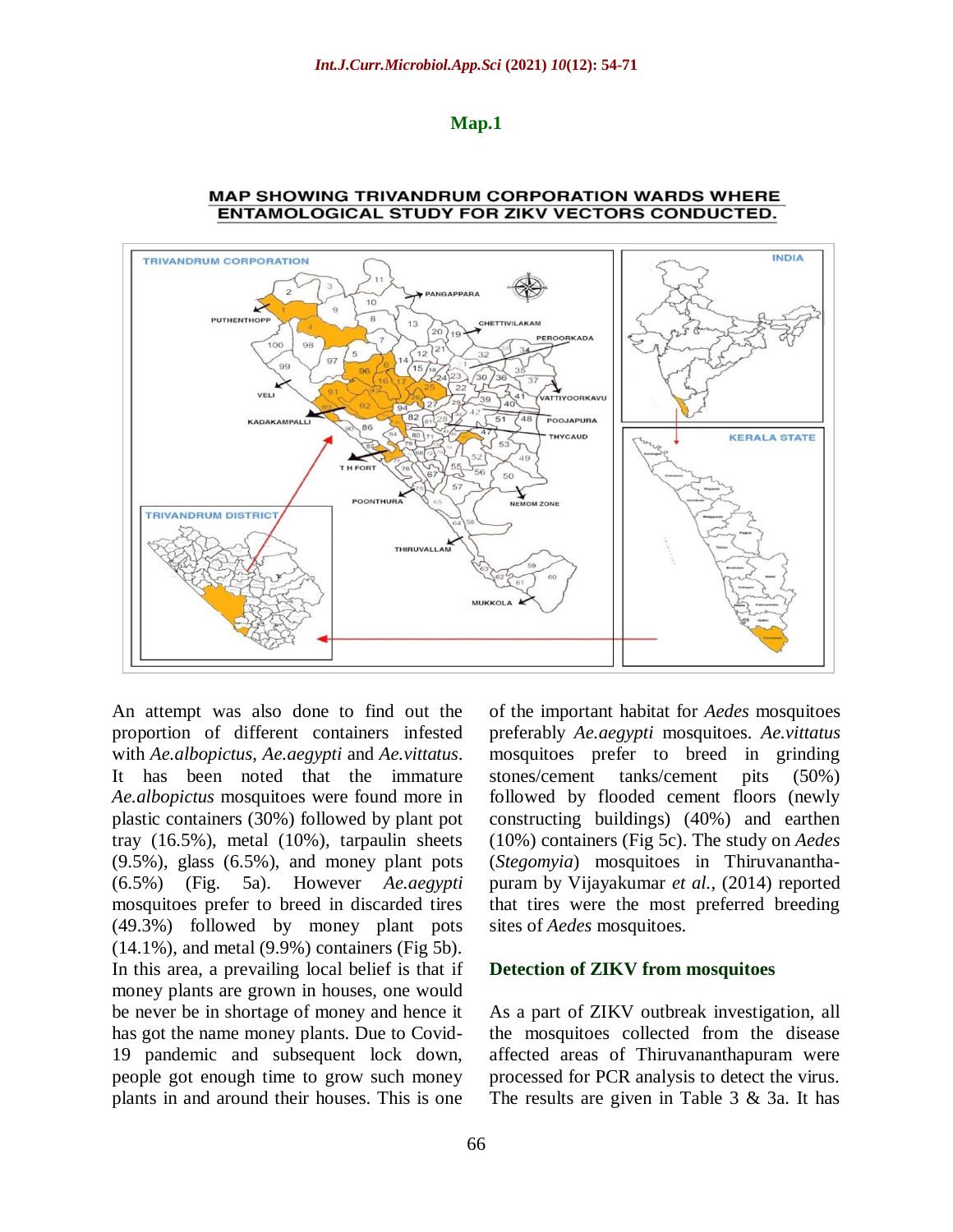been noted that both male and female *Ae.aegypti*(pool consisting of 3 males and 3 females) mosquitoes collected from Anamugham(ward no.95) showed ZIKV positivity. Moreover, one pool (3 males and 5 females) of *Ae.albopictus* mosquitoes collected from Nandancode (ward no.25) and one pool (7 males) of *Ae.vittatus* were also showed the presence of ZIKV.

The detection of ZIKV from all the three *Aedes* mosquitoes viz, *Ae.aegypti*, *Ae.albopictus* and *Ae.vittatus* during the ZIKV outbreak investigation in Thiruvananthapuram, Kerala were reported earlier (Sasi *et al.,* 2021). The detection of ZIKV from *Ae.albopictus* and *Ae.vittatus* mosquitoes is the first report from India. However, ZIKV was confirmed to be present in the indigenous *Ae.aegypti* by PCR assay during the Zika outbreak in Rajasthan (Singh *et.al*.2019). This was the first report of the detection of ZIKV from *Ae.aegypti* mosquitoes in India. ZIKV infection in male specimens of *Ae.aegypti*, *Ae.albopictus* and *Ae.vittatus* indicate the transovarial transmission of the virus as reported by Lai *et al.,* (2020).

An attempt was also made to detect ZIKV from non-aedine mosquitoes collected from the disease affected areas such as *Ma.uniformis*, *Cx.tritaeniorhynchus*, *Cx.gelidus* mosquitoes, but none of them were found positive for ZIKV. It is interesting to note that ZIKV was isolated from *Ma.uniformis*, *Cx.perfuscus* and *An.coustani* mosquitoes in 2011 from South-eastern Nigeria (Diallo *et al.,* 2014).

Various outbreak investigation reports indicate that 15 species of *Aedes,* 3 species of *Anopheles*, 2 species of *Culex* and one species of *Mansonia* are responsible for spreading ZIKV through both the Asian and African lineages (Bhattacharya *et al.,* 2019). The

present vector surveillance was done according to existing guidelines (NVBDCP, GOI, 2016). However, the integrated remote sensing and GIS for mapping of potential vector breeding habitats, and the internet GIS surveillance for epidemic transmission control, and management is under consideration as part of the forthcoming surveillance activities, especially during outbreak investigations of vector-borne diseases. This is intended to be done with the approval from the concerned authorities.

ZIKV infection is an emerging public health threat in India. Though, there are major issues regarding differential diagnosis and strain in managing ZIKV outbreak, the emergency response of the public health, strong health system, and perusal of global norms would definitely help in fighting and restraining such outbreaks. It is essential to continue human, veterinary, entomological and environmental surveillance to ascertain the prevalence and geographical distribution of virus, host and vector range and also the transmission potential of circulating virus strain. Vector control efforts mainly focusing on source reduction activities with the active participation of the community should be continued to prevent future outbreaks. If we fail to control the vectors effectively, in the forthcoming monsoon, ZIKV infection will definitely become a major public health issue in Kerala. Hence there is a need for continued efforts towards vector surveillance and vector management to prevent further large scale outbreaks in Kerala.

## **Acknowledgements**

The authors are thankful to all the technical staff of District and State Entomology Unit Directorate of Health Services, Govt. of Kerala for their diligent effort on vector surveillance and vector control activities.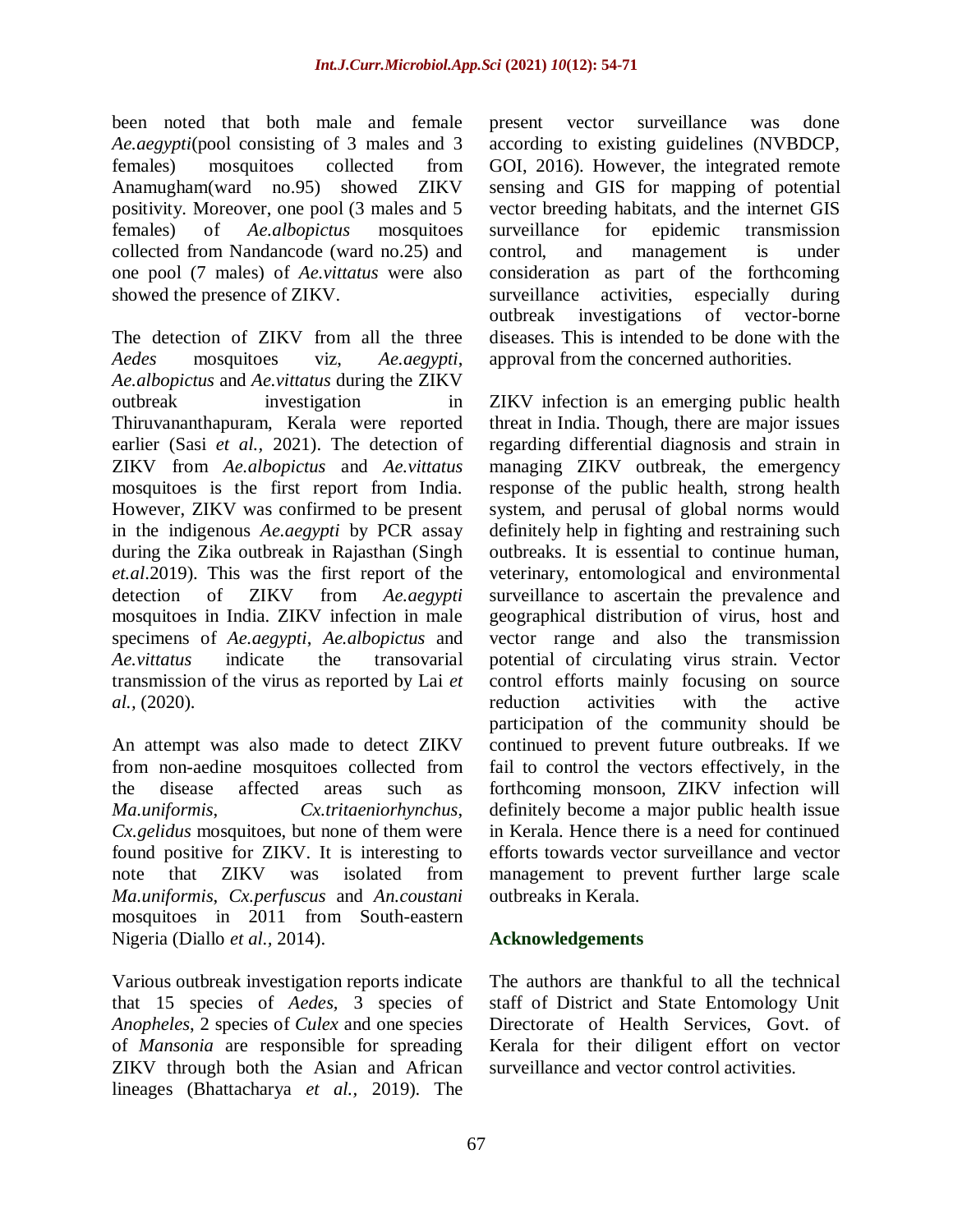## **References**

- Althouse, B. M., Hanley, K. A., Diallo, M., Sall, A. A., Ba, Y., Faye, O., Diallo, D., Watts, D. M., Weaver, S. C., Cummings, D. A. 2015. Impact of climate and mosquito vector abundance on sylvatic arbovirus circulation dynamics in Senegal. The American Journal of Tropical Medicine. 92: 88-97.
- Anish, T. S., Vijayakumar, K and Itty Amma K. R Leela 2011. Domestic and Environmental factors chikungunya affected families in Thiruvananthapuram (Rural) District of Kerala, India. Journal of Global Infectious Diseases 3(1):32-36.
- Bhardwaj, S., Gokhale, M. D., and Mourya, D. T. 2017. Zika virus: Current concerns in India. Indian Journal of Medical Research, 146: 572-575
- Bhattacharya, S., Sinha, S., Baidya, D., Poddar, S., Sikder, I. 2019. Emergence of Zika Virus: An Interplay of Virus, Vector and Vertebrate Hosts. Malaysian Journal of Medical Research, 3(4):13-25.
- Cao-Lormeau, V. M., Roche, C., Teissie, A., Robin, E., Berry, A. L., Mallet, H. P., Sall, A. A., Musso, D. 2014. Zika virus, French Polynesia, South pacific, 2013. Emerging Infectious Diseases, 20: 1085-6.
- Cardoso, C. W., Paploski, I. A., Kikuti, M., Rodrigues, M. S., Silva, M. M., Campos, G. S., Sardi, S. I., Kitron, U., Reis, M. G., Ribeiro, G.S. 2015. Outbreak of Exanthematous illness associated with Zika, Chikungunya and dengue Viruses, Salvador, Brazil Emerging Infectious Diseases, 2015; 21(12):2274-6.
- Dhar-Chowdhury, P., Haque, C. E., Lindsay, R., Hossain, S. 2016. Socioeconomic and ecological factors influencing

*Aedes aegypti* prevalence, abundance, and distribution in Dhakka, Bangladesh. Amercian Journal of Tropical Medicine and Hygiene, 94(6):1223-1233.

- Diallo, D., Sall, A. A., Diagne, C. T., Faye, O., Ba, Y., Henley, K. A., Buenemann, M., Weaver, S. C., Diallo, M. 2014. Zika virus emergence in mosquitoes in southeastern Senegal, 011.PLoS One,  $9:109442.$
- Dick, G. W.1952. Zika virus. II. Pathogenicity and physical properties. Transactions of the Royal Society of Tropical Medicine and Hygiene, 46:521-34.
- Dick, G. W., Kitchen, S. F., Haddow, A. J 1952. Zika virus. I. Isolations and serological specificity. Transactions of Royal Society of Tropical Medicine and Hygiene, 46 (5): 509-20.
- Duffy, M. R., Chen, T. H., Hancock, W. T., Powers, A. M., Kool, J. L., Lanciotti, R. S., Pretrik, M., Marfel, M., Holzbauer, S. Dubray, C., Guillaumot, L., Griggs, A., Be, M., Lambret, A. J., Lave, J. Kosoy, O., Panella, A., Biggerstaff, B. J., Fischer, M., Hayes, E. B. 2009. Zika virus outbreak on Yap Island, Federated States of Micronesia. The New England Journal of Medicine, 360: 2536-254
- Faye, O., Freire, C. M. C., Iamarino, A., Fayo, O., Oliveira, V. C. de J., Diallo, M., Zanotto, P. M. A., Sall, A. 2014. Molecular evolution of Zika virus during its Emergence in the  $20<sup>th</sup>$ Century. PLoS Neglected Tropical Disease, 8(1):e2636.
- Grard, G., Caron, M., Mombo, I. M., Nkoghe, D., MbouiOndo, S., Jiolle, D. 2014. Zika virus in Gabon (Central Africa)- 2007: a new threat from Aedes albopictus? PloS Neglected Tropical Disease, 8:e2681.
- Gregory, C., Oduyebo, T., Brault, A. C., Brooks, J. T., Chung, K. W., Hills, S.,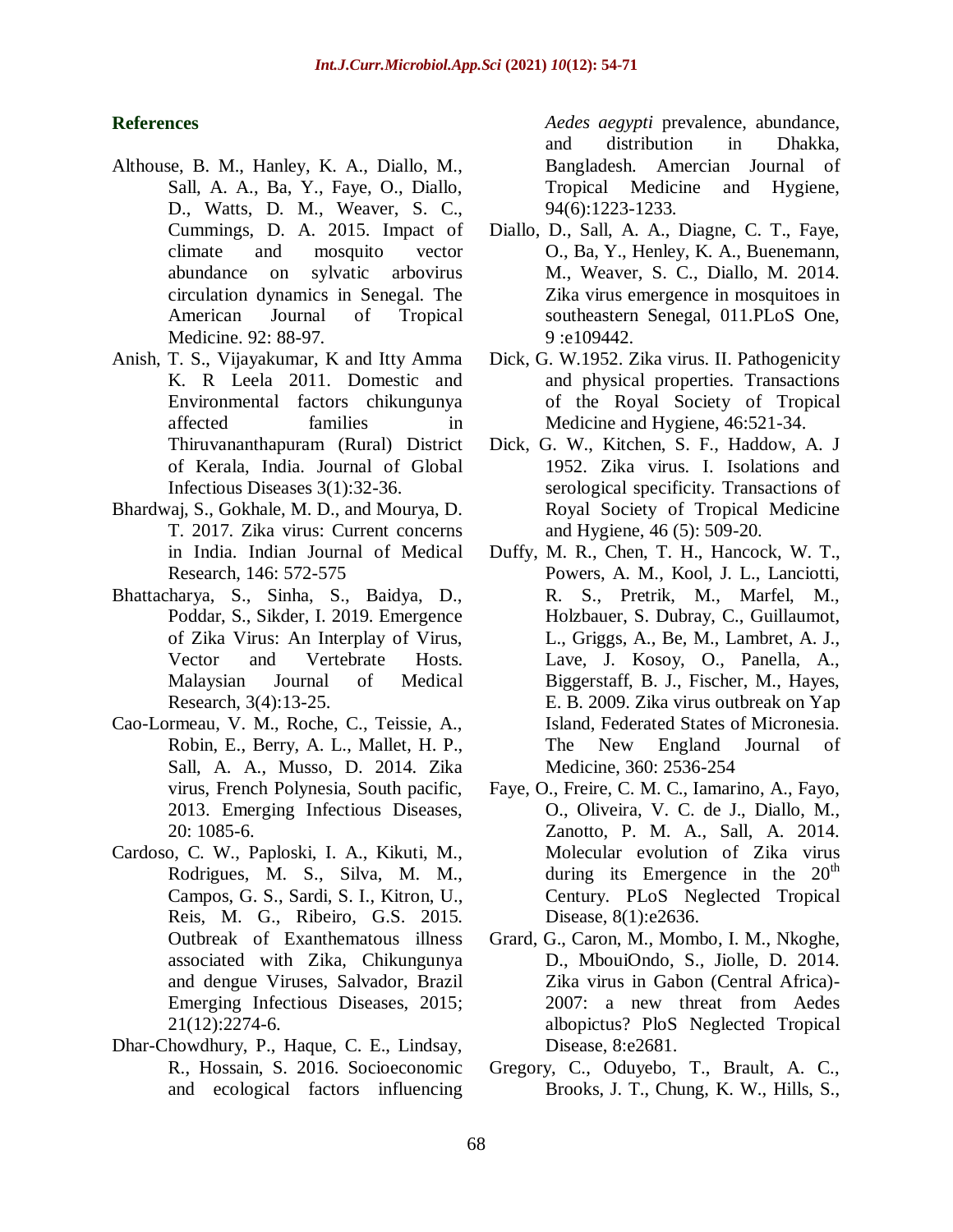Kuehnert, M. J *et al*.*,* 2017. Modes of Transmission of Zika Virus. The Journal of Infectious Diseases 216(10): 5875-5883.

- Gubler, D. J. 1991. Insects in Disease Transmission. In: Hunter G W, Strickland G T, eds. Hunter's Tropical Medicine. Vol.1.7<sup>th</sup> ed. Philadelphia: W. B. Saunders;981-999.
- Gupta, N., Kodan, P., Baruah, K., Soneja, M., Biswas, A.2019. Zika virus in India: past present and future, QJM, hcz273,https://doi.org.10.1093/qjmed/ hcz273
- Haddow, A. J., Williams, M. C., Woodall, J. P., Simpson, D. I. M and Goma, L. K. H. 1964. Twelve isolations of Zika virus from *Aedes* (*Stegomyia*) *africanus* (Theobald) taken in and above a Uganda forest. Bulletin of World Health Organization, 31(1): 57pp
- Hammond, S. N., Gordon, A. L., Lugo, E. C., Moreno, G., Kuan, G. M., Lopez, M. M., Lopez, J. D., Delgado, M. A., Valle, S. I., Espinoza, P. M., Harris, E. 2007. Characterization of Aedes aegypti (Diptera: Culicidae) production sites in Urban Nicaragua. Journal of Medical Entomology, 44(5):851-60.
- Heyman, D. L., Hodgson, A., Sal, A. A., Freedman, O. D., Staples, J. E., Althabe, F. 2016. Zika virus and microcephaly: why is this situation a PHEIC? Lancet, 387: 719-21.
- Lai, Z., Zhou, T., Zhou, J., Liu, S., Gu, J., Yan, G., Chen, X. 2020. Vertical transmission of Zika virus in *Aedes albopictus*. PLoS Neglected Tropical Diseases 14(10):e0008776.
- Lanciotti, R. S., Kosoy, O. L., Laven, J. J., Velez, J. O., Lambert, A. J., Johnson, A. J., Stanfield, S. M., Duffy, M. R. (2008). Genetic and serologic properties of Zika virus associated

with an epidemic, Yap State, Micronesia, 2007. Emerging Infectious Diseases, 14(8):1232-9.

- Ledermann, J. P., Guillaumot, L., Yug, L., Saweyog, S. C., Tided, M., Machieng, P., Pretrick, M., Marfel, M., Griggs, A., Bel, M and Duffy, M. R. 2014. *Aedes hensilli* as a potential vector of Chikungunya and Zika viruses. PloSNeglected Tropical diseases, 8(10) pe3188.
- Marchette, N. J., Garcia, R and Rudnick, A.1969. Isolation of Zika virus from *Aedes aegypti* mosquitoes in Malaysia. American Journal of Tropical Medicine and Hygiene, 18(3):411-415.
- Mc Crae A W and Kriya B G (1982). Yellow fever and Zika virus epizootics and enzootics in Uganda. Transactions of Royal Society of Tropical Medicine and Hygiene, 76:552-562, doi: 10.1016/0035-9203(82)90161-4.
- MacNamura, F. N. 1954. Zika virus: a report on three cases of human infection during an epidemic of jaundice in Nigeria. Transactions of Royal Society of Tropical Medicine and Hygiene, 48(2):139-45.
- Moore, D. L., Causey, O. R., Carey, D. E., Reddy, S., Cooke, A. R, Akinkugbe, F. M., David-West, T. S., Kemp, G. E. 1975. Arthropod-borne viral infections of man in Nigeria, 1964-1970. Annals of Tropical Medicine and Parasitology, 69 (6): 49-64.
- NVBDCP, MoH& FW, GOI. 2016. Guidelines for Integrated vector Management for control of *Aedes* mosquito. Annexure I, Ministry of Health and Family Welfare, Directorate of Health Services, Govt. of India, 1-7p
- Fagbami, A. H. 1979. Zika virus infections in Nigeria: virological and seroepidemiological investigations in Oyo State. Journal of Hygiene,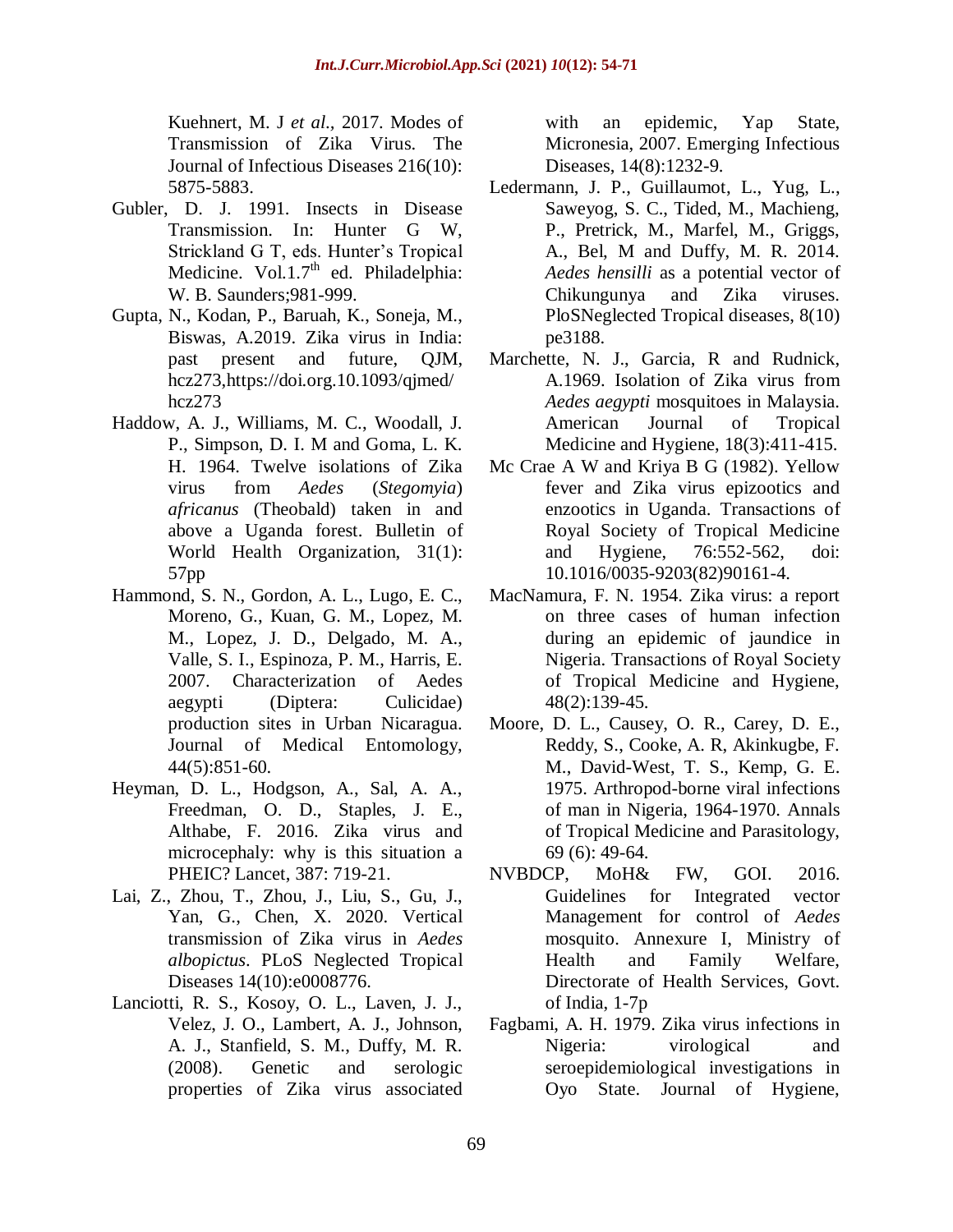83(2):213-9.

- Kumavat, R., Lalthazuali., Patel, S., Sharma, R., Bhadauriya, A. S., Bhan, S., Ramteke, P., Thomas, T. G., Singh, S. K. 2019. Entomological survey during virus infection in Ahmadabad, Gujarat. Journal of Communicable Diseases, 51(1):12-17.
- Olson, J. G., Ksiazek, T. G., Suhandiman, Triwibowo. 1981. Zika virus, a cause of fever in Central Java, Indonesia. Transactions of Royal Society of Tropical Medicine and Hygiene, 75:389-93. DOI: 10.1016/0035- 9203(81)90100-0.
- Olson, J. G., Ksiazek, T. G., Gubler, D. J., Lubis, S. I., Simanjuntak, G., Lee, V. H., Nalim, S., Juslis, K., See,R.1983. A survey for arboviral antibodies in sera of humans and animals in Lombok, Republic of Indonesia. Annals of Tropical Medicine and Parasitology, 77:131-7.
- Predeep Kumar, N., Anish, T. S., Valamparampil, M. J., Thomas, A. T., Abidha, Mathew, J., Ajithlal, P. M and Jambulingam, P. 2019. Genotype shift of dengue virus (DEN1) during the 2017 outbreak of dengue fever in Thiruvananthapuram, Kerala, India. Indian Journal of Experimental Biology, 57: 961-966.
- Rahman, M. S., Faruk, M. O., Tanjila, S., Sabbir, N. M., Haider, N and Chowdhury, S. 2021. Entomological survey for identification of Aedes larval breeding sites and their distribution in Chattogram, Bangladesh. Beni-Suef University Journal of Basic and Applied Sciences, 10:32, 1-11
- Rueda, L. M. 2004. Pictorial keys for the identification of mosquitoes (Diptera: Culicidae) associated with dengue virus transmission. Zootaxa, 589 (1): 1-60.
- Samuel P P, Thenmozhi V, Nagaraj J, Dilip Kumar T, Tyagi B K (2014). Dengue vector prevalence and related risk factors involved in the transmission of dengue in Thiruvananthapuram district, Kerala, South India. Journal of Vector Borne Diseases 51(4): 313-9
- Samuel, P. P., Leo, V. S., Govindarajan, R., Satish Babu, R., Nagaraj, J., Dilip Kumar, Arunachalam, N.2016.AnthropophilicBehaviour of *Aedes albopictus* : A predominant Vector of Dengue/Chikungunya in Thiruvananthapuram district, Kerala, South India. Journal of Communicable Diseases 48 (1):1-11.
- Sapkal, G. N., Yadav, P. D., Vegad, M. M., Viswanathan, R., Gupta, N., Mourya, D. T. 2018. First laboratory confirmation on the existence of Zika virus disease in India. Journal of Infection, 76(3):314- 17.
- Sasi, M. S., Rajendran, R., Meenakshy, V., Dilipkumar, T., Vardhanan, S., Suresh, T., Regu, K., Sharma, S. N. 2021. Zika virus : An emerging Mosquito-borne Disease threat in Kerala. Journal of Communicable Diseases, 53(3): 201- 212.
- Sharma, S. N., Shiv Lal., Saxena, V. K. 2004. Surveillance of dengue vector at Thiruvananthapuram (Kerala) International Airport. Journal of Communicable Diseases 36(2):136-43.
- Smithburn, K. C.1952. Neutralizing antibodies against certain recently isolated viruses in the sera of human beings residing in East Africa. Journal of Immunology (Baltimore, Md: 1950), 69(2):223-34.
- Singh, H., Singh, O. P., Akhtar, N., Sharma, G., Sindhania, A., Gupta, N., Valecha, N. 2019. First report on the transmission of Zika virus by Aedes (*Stegomyia aegypti* (L.) (Diptera :Culicidae) during the 2018 Zika outbreak in India. Acta Tropica,